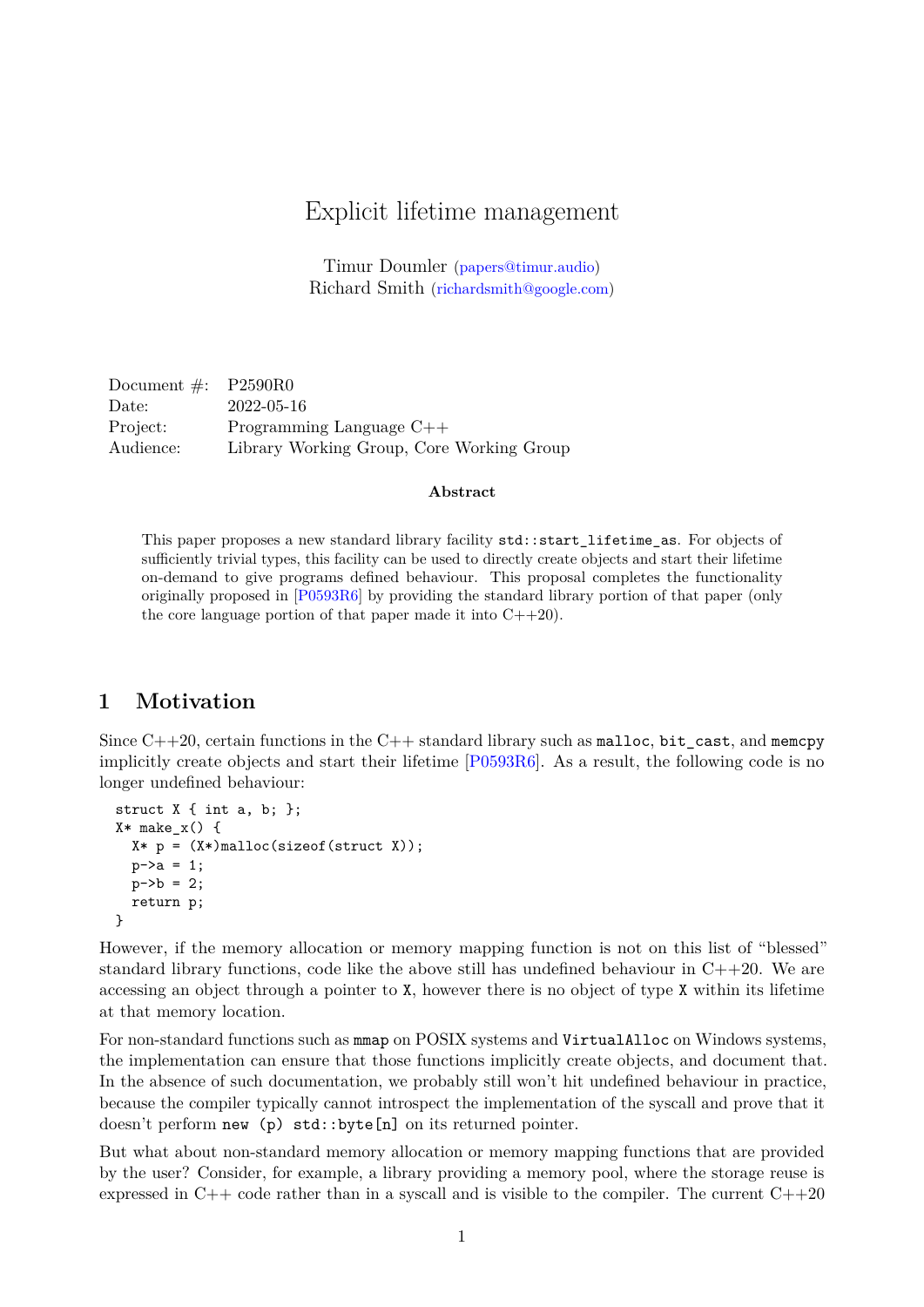wording does not provide a solution for this use case, and code using such storage will be undefined behaviour.

[\[P0593R6\]](#page-2-0) addressed this use case by proposing a standard library facility std::start\_lifetime\_as, in addition to the proposed core language changes, to tell the compiler explicitly that an object should be created at the given memory location:

```
struct X \{ int a, b; \};
X* make_x() {
 X* p = std::start_lifetime_as<X>(user_malloc(sizeof(struct X));
  p->a = 1;p->b = 2;return p;
}
```
Note that the lifetime of the object is being started, however no constructor is actually being called and no code runs to achieve this. Just like implicit object creation, start\_lifetime\_as only works for *implicit-lifetime types*, i.e. types that are either aggregates or have at least one trivial eligible constructor and a trivial, non-deleted destructor.

This direction has already been approved by EWG and LEWG. The core language portion of  $[P0593R6]$  made it into  $C++20$ , however the standard library portion did not, because LWG did not have enough time to review the wording before the  $C++20$  cutoff date. In this paper, we have extracted this still-missing library part and are hereby proposing it again.

## **2 Proposed wording**

The proposed changes are relative to the  $C++$  working draft [\[N4910\]](#page-2-1).

Modify [intro.object] paragraph 13 as follows:

Any implicit or explicit invocation of a function named operator new or operator new [] implicitly creates objects in the returned region of storage and returns a pointer to a suitable created object. [ *Note:* Some functions in the C++ standard library implicitly create objects ([obj.lifetime], [allocator.traits.members] ,[c.malloc], [cstring.syn], [bit.cast]). *— end note* ]

Modify [allocator.requirements.general] as follows:

#### a.allocate(n)

*Result:* X::pointer

*Effects:* Memory is allocated for an array of n T and such an object is created but array elements are not constructed. [ *Example:* When reusing storage denoted by some pointer value p, start\_lifetime\_as\_array<T>(p, n) <del>launder(reinterpret\_cast<T\*>(new (p)</del> byte<sup>[n \*</sup> sizeof(T)])) can be used to implicitly create a suitable array object and obtain a pointer to it. *— end example* ]

*Throws:* allocate may throw an appropriate exception.

[*Note:* It is intended that **a.allocate** be an efficient means of allocating a single object of type T, even when sizeof(T) is small. That is, there is no need for a container to maintain its own free list. *— end note* ]

*Remarks:* If  $n == 0$ , the return value is unspecified.

In header  $\langle \text{memory} \rangle$  synopsis [memory.syn], add the following after the declarations of  $\text{std}$ ::align and std::assume aligned:

*// [obj.lifetime] Explicit lifetime management* template<typename T> T\* start\_lifetime\_as(void \*p); template<typename T> volatile T\* start\_lifetime\_as(volatile void \*p);